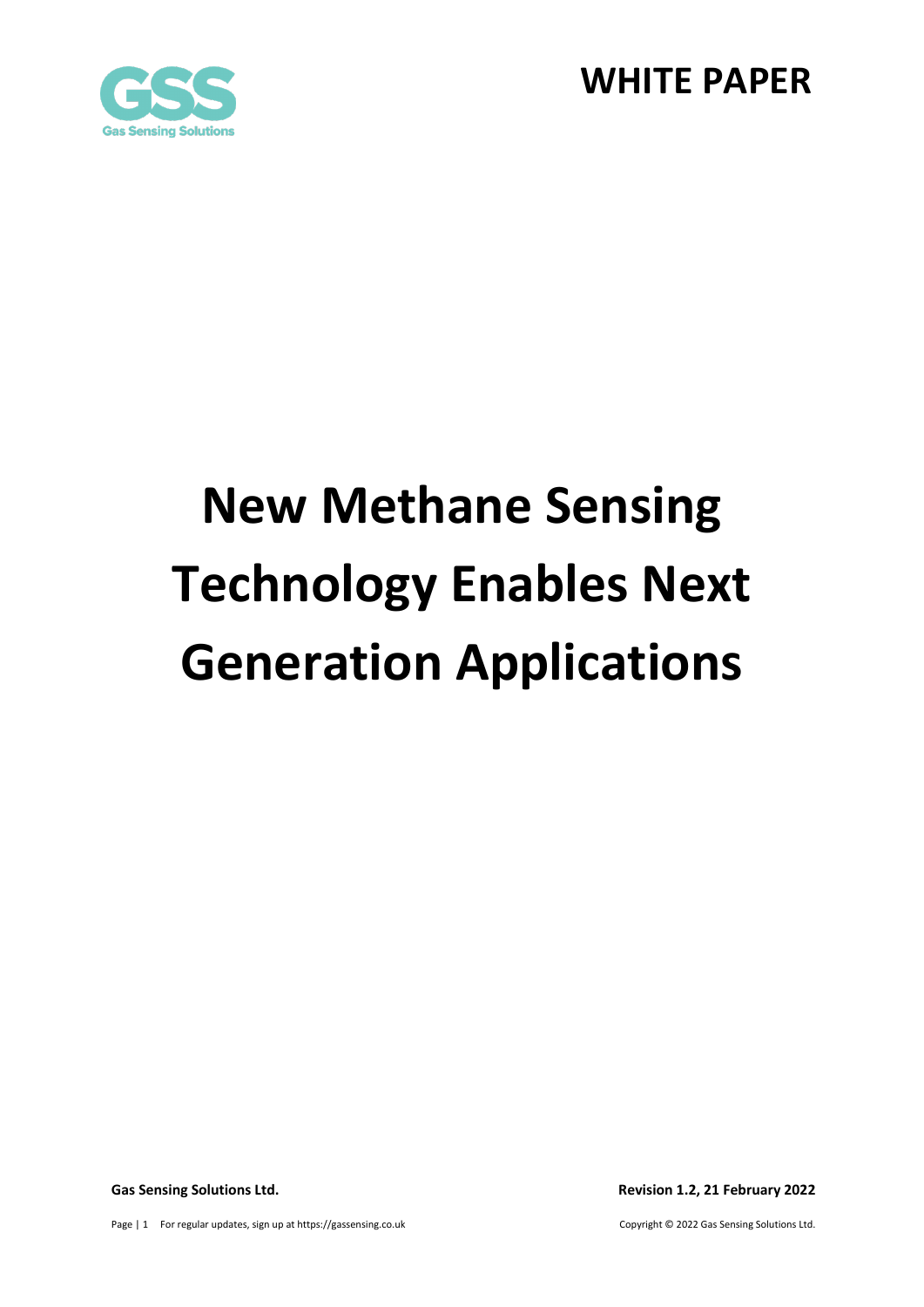

### **TABLE OF CONTENTS**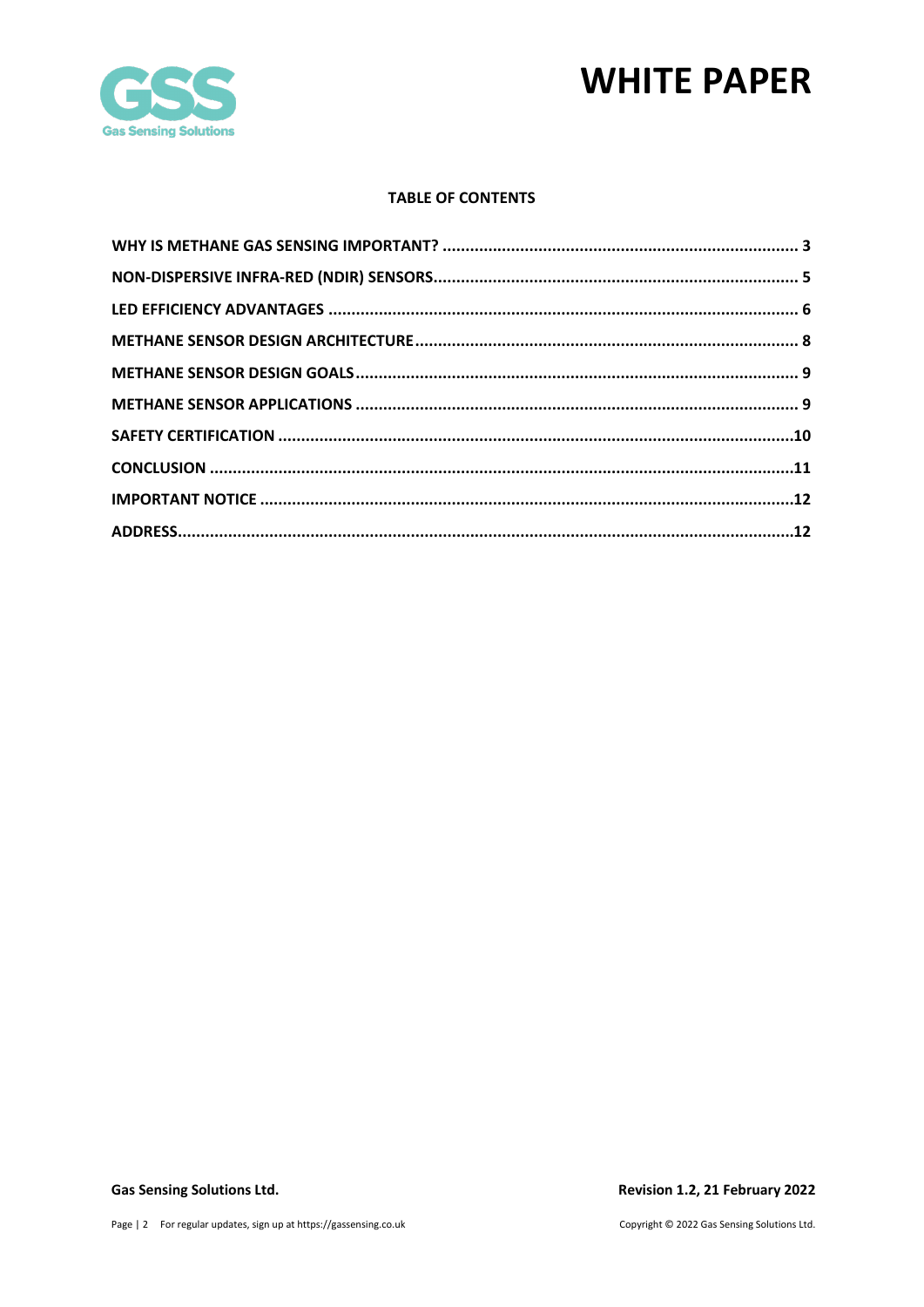

### <span id="page-2-0"></span>**WHY IS METHANE GAS SENSING IMPORTANT?**

Climate change, and the control and reduction of air pollution are attracting increased attention across the globe due to their long-term environmental and health impacts. The COVID-19 pandemic has heightened the awareness of our environment and the impact being wrought by our behaviours and activities on the world around us.

Pollution has an immediate damaging impact on the environment and on our well-being. Pollution causing poor indoor air quality has been linked to many health problems such as lung and heart disease and strokes.

Although there are natural sources for some of these pollutant gasses, the major sources of environmental pollution are caused by human activities, such as fossil fuel production and use, waste treatment, agriculture, traffic, and industrial processing.

The effects of intensive farming have a significant impact on the environment. Methane from the production of beef is major contributor to global warming as well as creating environmental damage caused by razing to the ground of rain forest and conversion to grazing.



**Figure 1: Source: The Global Methane Budget 2000-2017 (2020) www.globalcarbonproject.org/methanebudget**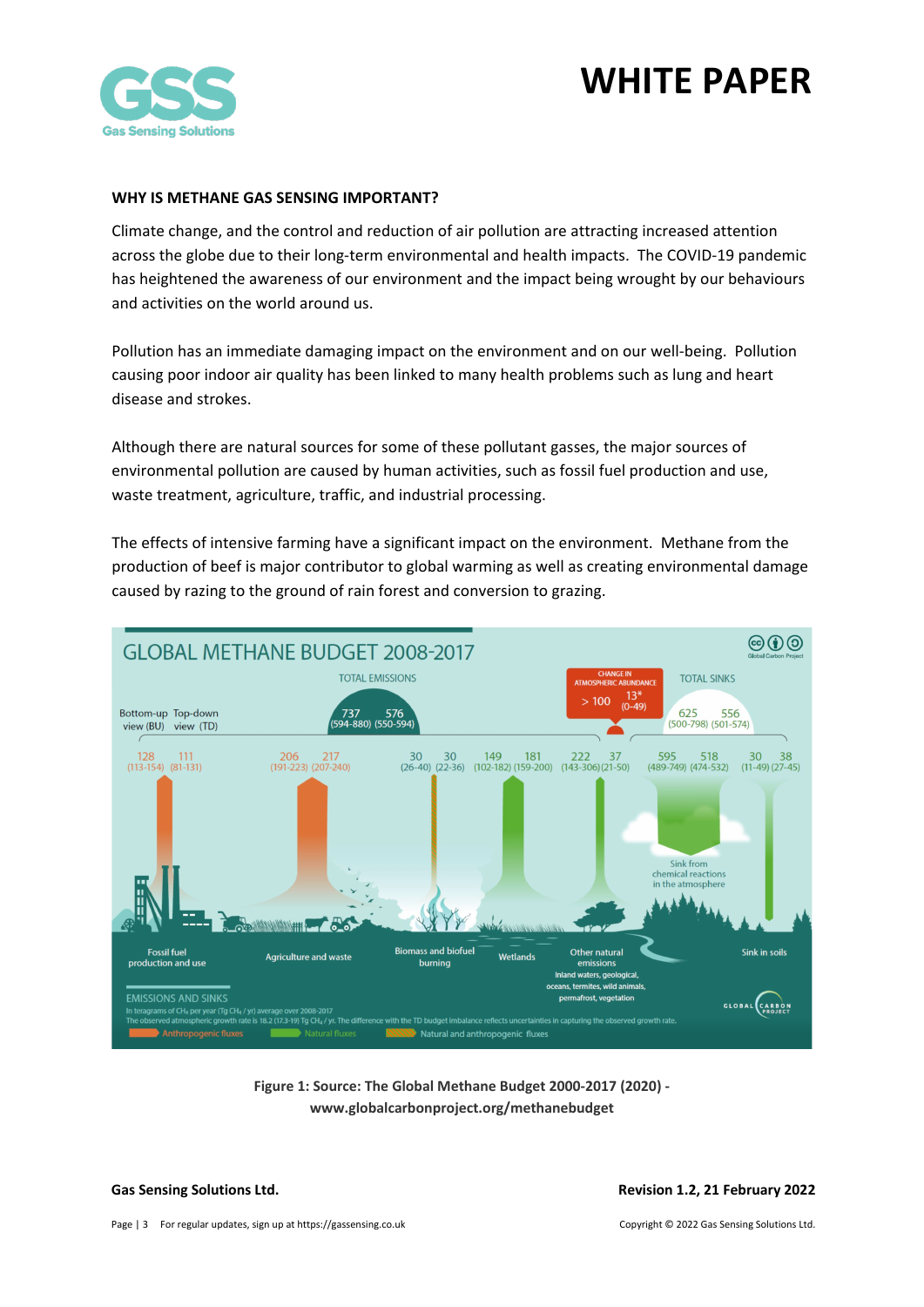

During the COVID-19 crisis, many people have been asked to work from home and this has heightened the awareness of having effective hazardous gas safety monitoring systems for employees by their employers. Employers need to take substantive and new steps to ensure the homework environment is safe, and productive.

Governments around the world are beginning to form legislative frameworks to control and subsequently reduce the activities that give rise to the emission of climate change and pollutant gases. Underpinning the legislation, there must be an effective method of monitoring the pollutant gas with sufficient fidelity and specificity to be able to identify the sources and take action to control them. Monitoring the emissions of these sources becomes the first and critical step towards air pollution control and reduction.

Natural gas, which is mainly methane, is a major energy source in domestic and industrial settings. As well as being a contributor to global warming, it is also potentially hazardous due to the risk of explosion.

In all cases, it would be highly desirable to have an accurate, low cost, low power, and compact sensor that is capable of being deployed without the need for expensive infrastructure. This would imply the need for wirelessly connected devices that are suitable for long term unattended battery powered operation, that can be used in a highly localised manner, close to the gas source.

There are several existing technologies available capable of measuring methane, but none are suitable for mass deployment due to the cost, size, and power requirements. Products based on gas chromatography and mass spectroscopy are bulky and too expensive, electrochemical sensors are compact but have a limited lifetime, are often slow to respond, whilst laser based optical spectroscopy can be compact, but is too expensive and power hungry. Other technologies such as pellistors are cost effective but are easily poisoned, consume too much power, and must be replaced regularly.

For Gas Sensing Solutions, the solution to the problem was to develop an ultra-low power methane sensor, suitable for use in battery powered equipment. This was achieved using two advanced technologies; super-bright light emitting diodes (LEDs) and non-dispersive infrared (NDIR) diffusion techniques.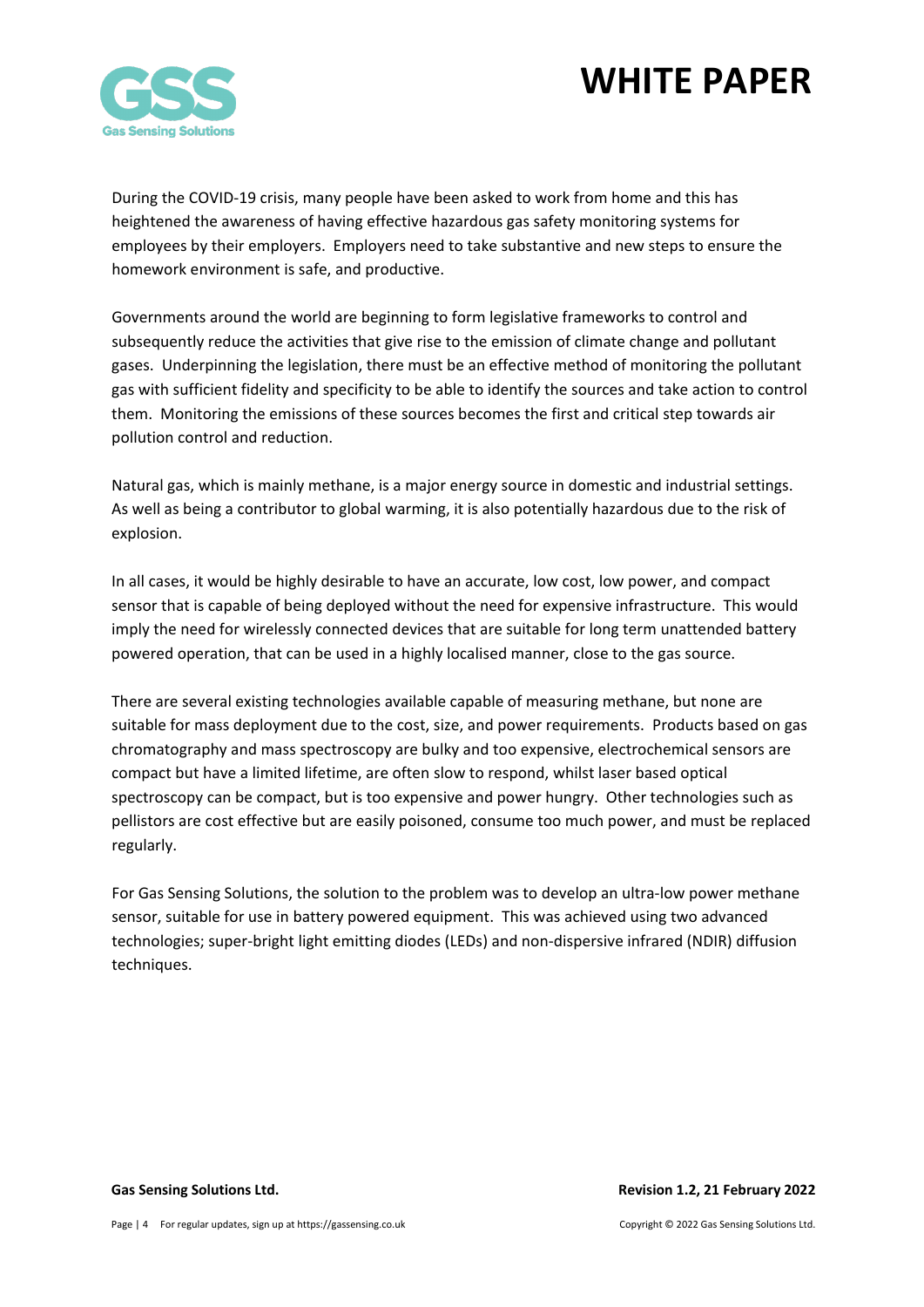

### <span id="page-4-0"></span>**NON-DISPERSIVE INFRA-RED (NDIR) SENSORS**

NDIR sensors work by detecting the amount of light that is absorbed by the target gas. Gases absorb light energy at different wavelengths, depending on the chemical bonds in the gas. The amount of energy absorbed by the target gas is proportional to the concentration. Gases absorb energy at specific wavelengths, as shown below. Light emitting diodes (LEDs) can be tuned to generate some of these different wavelengths, to specifically target the gas of interest.



**Figure 2: Gas Absorption Wavelength**

The methane molecule absorbs light at several wavelengths. Leveraging its expertise in the design, development, and manufacturing of mid-infrared LEDS, GSS has targeted the absorption band at 3.25um. The principle technical challenge in targeting the absorption band at 3.25um is the proximity of an absorption band for water. In real-life applications, methane and water vapour will typically co-exist and therefore a method is needed to mitigate the effects of water absorption on methane measurement accuracy. The light will be attenuated by not only the methane gas, but also by the presence of water. Water absorbs infrared light in the 2.8um to 3.0um band.



**Figure 3: Absorption Wavelength of Water and Methane, in Comparison to LED Output**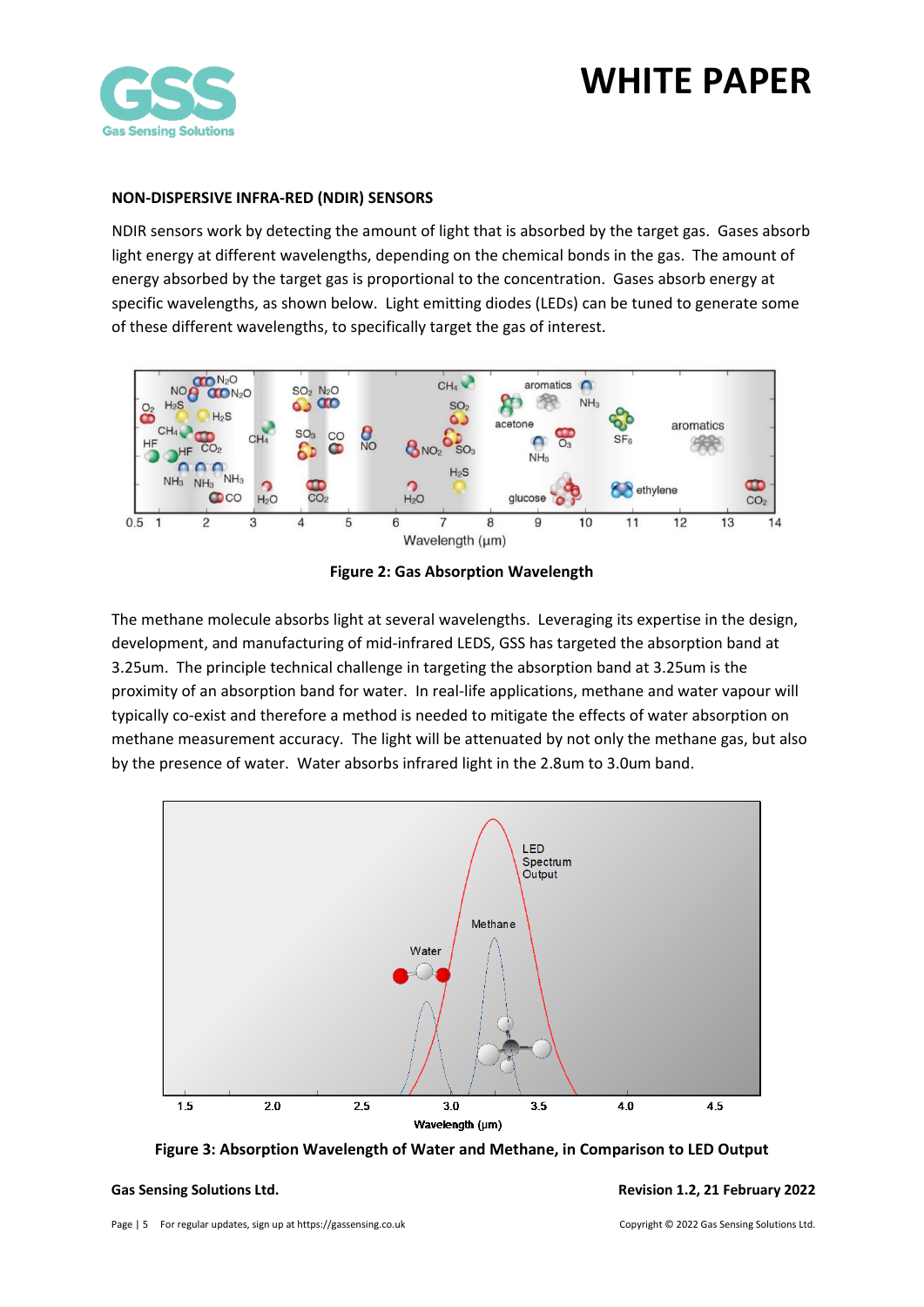

Although the LED output is tuned to a centre wavelength of 3.25um, LEDs have an emission linewidth that extends over several hundred nanometres. The LED light source will be attenuated by both methane and water that is present in the gas. The design of the methane sensor incorporates a filter minimise the LED output that overlaps the water absorption band.

### <span id="page-5-0"></span>**LED EFFICIENCY ADVANTAGES**

The power consumption of the sensor is driven by several factors, but principally due to the LED efficiency, how it is driven, and the optical cavity efficiency used for measuring the trace gases.

To minimise power consumption, there are several factors that must be considered. LEDs are semiconductor devices that emit light via the re-combination of electrons and holes within the active region of the device (a sequence of specially designed layers manufactured using a process called molecular beam epitaxy). The efficiency of the LED, known as wall-plug efficiency (WPE), indicates the ratio of radiated power to electrical input power. Wall plug efficiency is a descriptor for several different parameters connected with how efficiently the LED converts electrons to photons. These factors are a facet of the LED design itself. This new generation of 'super-lattice' LEDs can realise WP efficiencies of greater than 50% under the right conditions.

But it not just about the intrinsic power efficiency of the LED source, it is also about how it is used. The forward current used to drive the LED is a balance of trade-offs. The LED needs to generate enough light at the photo-diode receiver to generate sufficient signal to be processed and converted into a methane gas level measurement. Larger forward currents will generate bigger LED outputs (up to a point), which in turn will be easier to detect, resulting in lower noise measurements. However, a higher drive current will consume more power. This trade-off between LED forward drive current and LED illumination level is a design choice depending on the application and market requirements.



**Figure 4: NDIR Optical Topology**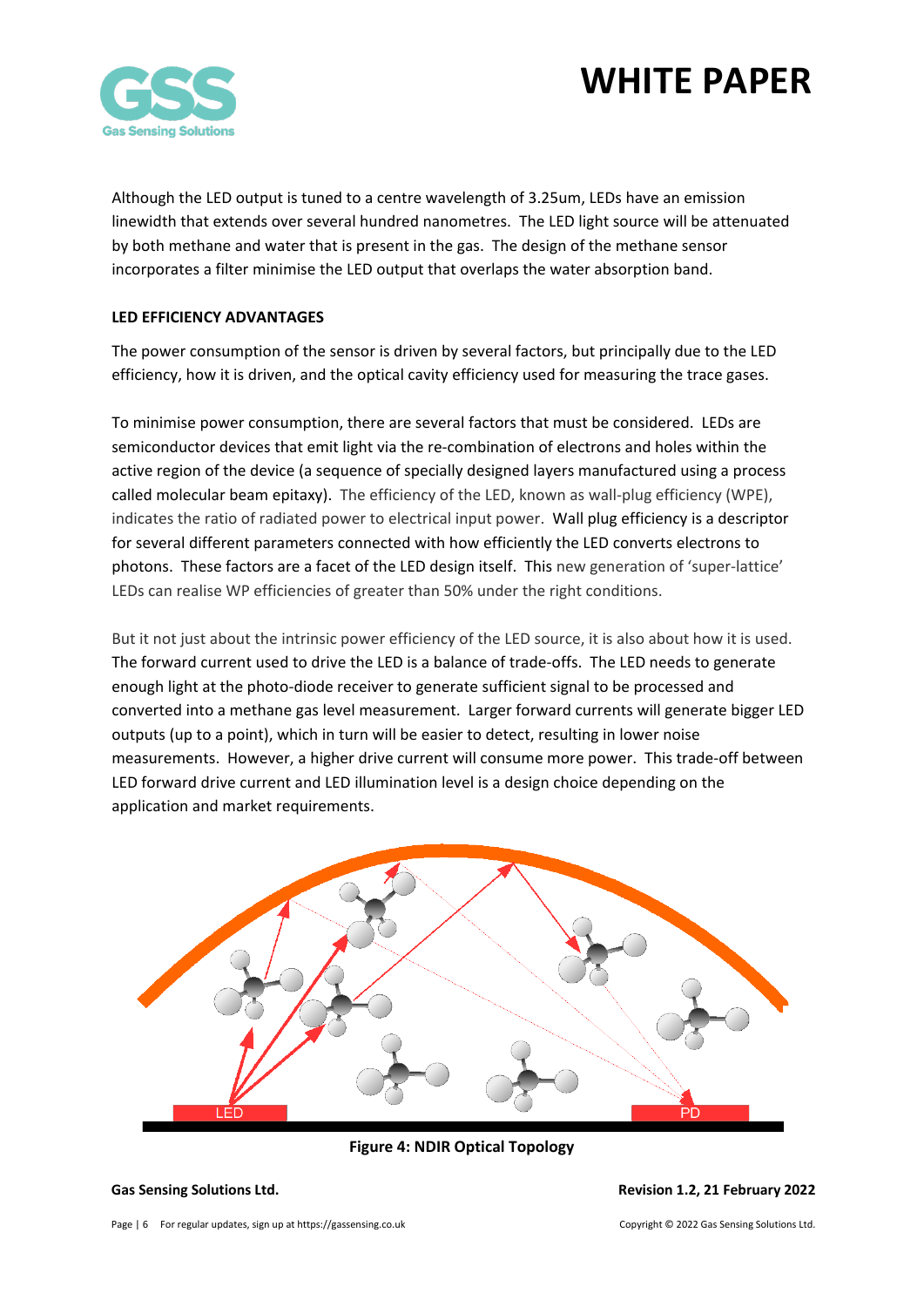

The last element to consider is the design of the optical cavity itself. The NDIR sensor works by detecting the absorption of the light source by the target gas as it travels towards the PD detector. If the optical path length is too long, the signal at the receiver becomes too small, thus reducing the signal-to-noise, making it hard to achieve good measurement accuracy. This can be overcome by boosting the output of the LED, but at the expense of power consumption. If the optical path length is too short, there will be insufficient absorption, compromising measurement accuracy at low gas concentration levels. The optical path length must be suitable for the anticipated gas range, reduced gas levels require longer path lengths to achieve optimal absorption.

The appropriate choice will be design and market specific. In this case, GSS has chosen to implement its new methane sensor in a small *4 series* style package. This has an internal diameter of less than 20mm. Using some innovative design techniques, GSS has been able to come up with a path length sufficient to detect methane gas concentrations in the range of 0-50,000ppm (0-5%vol or 100%LEL). The LEL is the minimum concentration of methane necessary to support combustion in air is defined as the **Lower Explosive Limit** (LEL) for that gas.



**Figure 5: Core Components of Methane Sensor**

Inside the sensor, which stands <17mm high, and an external diameter of 20mm, is a complete measurement sub-system. As well as the LED light source and detectors, there is a miniature optical measurement cavity, and companion low power signal processing components. The new methane sensor can deliver calibrated digital or analogue methane gas concentration measurements, with no requirement for any off-board signal processing or other post-processing. The sensor comes precalibrated for methane but allows the user to modify the calibration for other flammable gas mixtures such as propane, butane and even natural gas in certain conditions.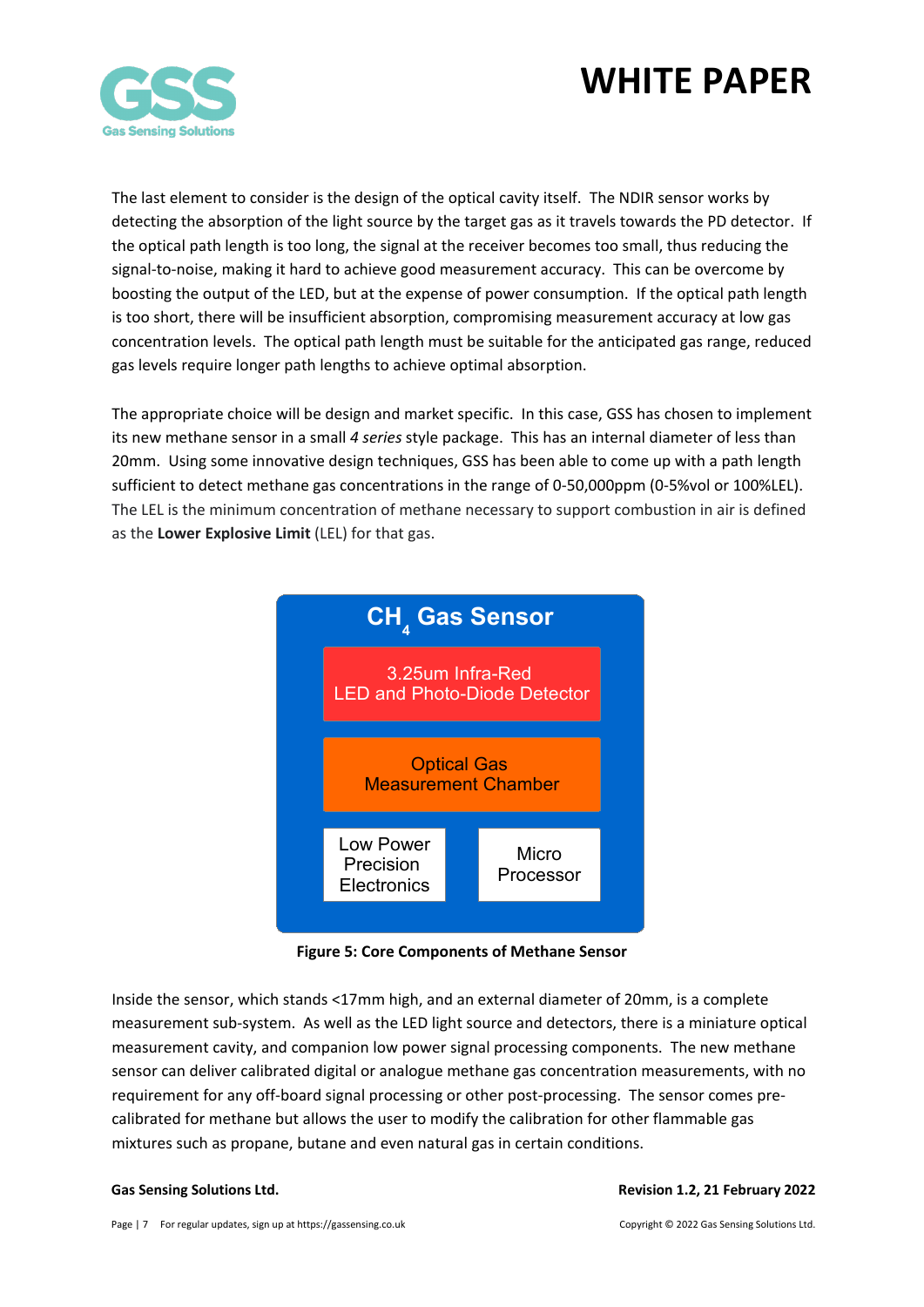



### <span id="page-7-0"></span>**METHANE SENSOR DESIGN ARCHITECTURE**

The primary objectives in the development of the methane sensor architecture were to overcome two problems, one as described above, to mitigate the effects of water vapour on measurement accuracy, and the other to counter drift, inherent in all NDIR sensors. A dual-channel architecture was chosen, with one reserved for the main signal channel, and the other used as a reference channel to measure sensor characteristics out with of the measurement gas.



**Figure 6: Block Diagram of FlameIR-ME1 Methane Sensor**

The source LED is spectrally filtered to remove the impact of crosstalk due to absorption in the main signal channel caused by the presence of water. The reference channel detector detects the signal due to water and the methane gas. By comparing the signals from both the signal and reference channels, it is possible to remove the impact of water on methane measurements, even with very high levels of non-condensing humidity in the target gas.

This architecture also largely eliminates the baseline drift inherent in single channel NDIR sensors. Although all GSS sensors are calibrated for accuracy at the factory at multiple concentration levels, in use, the sensor baseline reference level will change due to changes in the optical surfaces, accumulation of dirt in the sensor and other degradations. The change in reference level of the sensor can be cancelled out using a process known as zero-setting. This resets the sensor to a defined concentration level.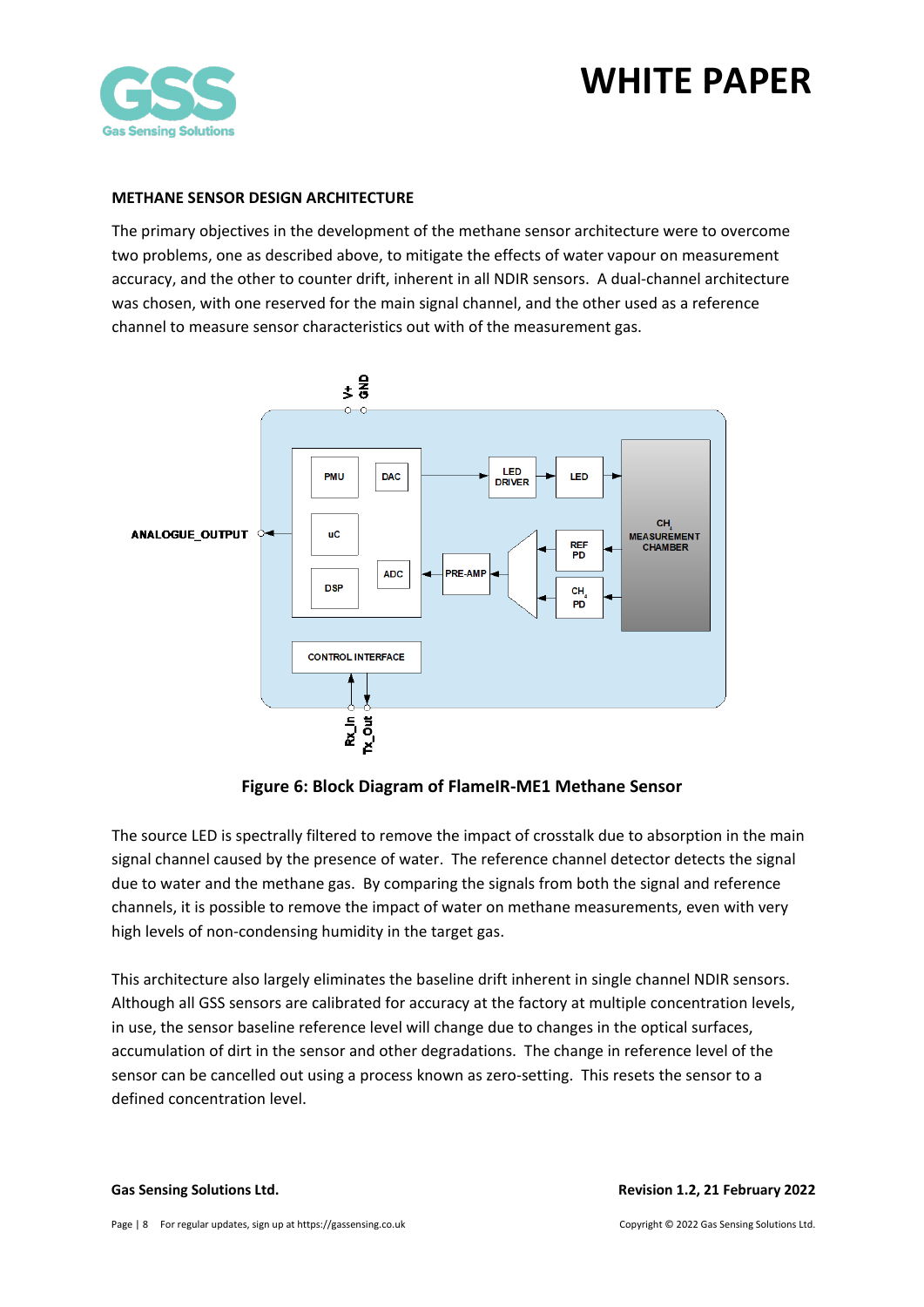

In a single channel  $CO<sub>2</sub>$  sensor, the drift is eliminated by re-zeroing the sensor on a regular basis, typically using 'fresh air'. For a dual channel methane sensor, this method of reducing baseline drift is not practicable. One of the benefits of the dual-channel architecture is that it provides a mechanism to compare the difference between the signal path and reference path. By tracking the difference between the two channels, it is possible to correct for baseline drift on the main methane signal channel, which is an inherent behavioural trait of semiconductor devices.

### <span id="page-8-0"></span>**METHANE SENSOR DESIGN GOALS**

GSS has a reputation for delivering ultra-low power  $CO<sub>2</sub>$  sensors, capable of being integrated into battery powered wirelessly connected environmental monitors that can operate for several years without user intervention. This expertise in low power sensors has fed directly into the development of the new methane sensor. Utilising ultra-bright tuned LEDs, with an ultra-efficient optical measurement chamber and drive electronics, the new sensor combines class-leading power consumption and with superior accuracy, not only in ambient conditions but across the range of real-life environments typically experienced by devices in the field.

The use of LEDs enables the sensor to turn on and start taking measurements near instantaneously, with initial readings being reported in 1.28seconds. Whilst active sensor power consumption is already at class-leading levels, average power consumption can be dramatically reduced by power cycling the device, turning it on momentarily to take a measurement and then powering down in the interim. Such strategies are often used in wirelessly connected and battery powered monitoring applications where gas concentration changes are relatively slow.

The new sensor will be factory calibrated for methane but can be re-calibrated to measure other flammable gas mixtures. Regardless of the chosen calibration, the sensor can operate fully autonomously sending measurement values via the digital interface or using the analogue output. The sensor does not need in-use calibration. However, yearly baseline setting may be needed depending on user accuracy requirements.

### <span id="page-8-1"></span>**METHANE SENSOR APPLICATIONS**

The introduction of an LED based methane sensor delivers breakthrough performance in many applications. The low power consumption and fast response time make it suitable for wearable safety monitoring devices. For remote leak detection systems, where long term unattended operation is essential, the new methane sensor is an ideal match for new generations of wireless battery powered equipment.

The superior measurement accuracy over a wide range of real-life environmental conditions enables users to deploy the sensor with high confidence in the integrity of the data. This makes it suitable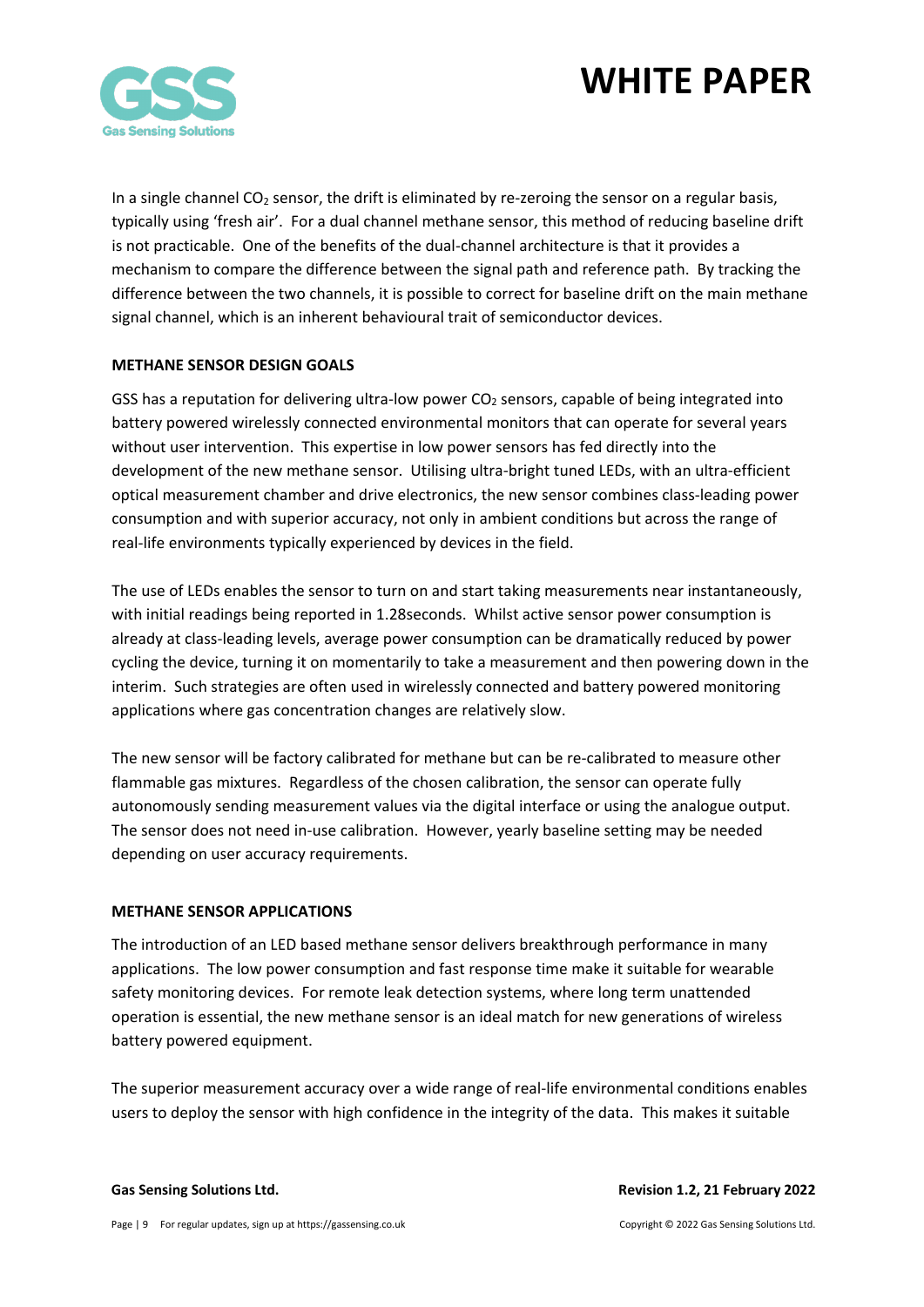

for general purpose industrial safety critical equipment, where there is a dependency on the sensor to deliver long term reliable data.

### <span id="page-9-0"></span>**SAFETY CERTIFICATION**

The FlameIR-ME1 has been designed for use in Category 1 (Zone 0) equipment intended for high-risk areas where an explosive atmosphere is present for long periods. Many aspects of the design give the sensor an intrinsic safety advantage. By using low power LEDs, the sensor already has properties that provide it with characteristics that do not present a high ignition risk. It does not need a flameproof enclosure, which reduces sensor cost and weight. The FlameIR-ME1 will be certified to ATEX II 1GD Ex ia IIC T4 Gb, making it suitable for most safety critical applications.

| <b>ATEX Only</b>                                                                                                                      |                                                                                                                                                                                                                                                                                 |                           |                        |                                                                                                                                                                                                                           |                                                                                                                                                                                                                                                       |                                                                                                                                                                                                          |                                                                                                                                                                                                                                          |
|---------------------------------------------------------------------------------------------------------------------------------------|---------------------------------------------------------------------------------------------------------------------------------------------------------------------------------------------------------------------------------------------------------------------------------|---------------------------|------------------------|---------------------------------------------------------------------------------------------------------------------------------------------------------------------------------------------------------------------------|-------------------------------------------------------------------------------------------------------------------------------------------------------------------------------------------------------------------------------------------------------|----------------------------------------------------------------------------------------------------------------------------------------------------------------------------------------------------------|------------------------------------------------------------------------------------------------------------------------------------------------------------------------------------------------------------------------------------------|
| Ш                                                                                                                                     | $\mathbf{1}$                                                                                                                                                                                                                                                                    | <b>GD</b>                 | Ex                     | ia                                                                                                                                                                                                                        | <b>IIC</b>                                                                                                                                                                                                                                            | <b>T4</b>                                                                                                                                                                                                | Gb                                                                                                                                                                                                                                       |
| <b>Device</b><br>Group                                                                                                                | <b>Device</b><br>Category                                                                                                                                                                                                                                                       | Surrounding<br>Atmosphere | Explosion<br>Protected | Protection<br>Concept                                                                                                                                                                                                     | Equipment<br>Grouping                                                                                                                                                                                                                                 | Temperature<br><b>Class</b>                                                                                                                                                                              | Equipment<br>Protection<br>Level                                                                                                                                                                                                         |
| 1: Devices<br>to be used<br>in mines<br>II: Devices<br>to be used<br>in areas<br>having<br>explosive<br>gases,<br>liquids, or<br>dust | M1: Mines,<br>required to<br>remain<br>functional in<br>the presence<br>of an<br>explosive<br>atmosphere<br>M2: Mines,<br>must be de-<br>energised in<br>the presence<br>of an<br>explosive<br>atmosphere<br>Gas<br>1: Zone $0$ (gas)<br>$2:$ Zone $1$ (gas)<br>3: Zone 2 (gas) | G: Gas<br>D: Dust         |                        | Gas<br>d - Flameproof<br>enclosure<br>e-Increased<br>safety<br>$n -$<br>Sparking/no-<br>sparking<br>p-Pressurised<br>$o - oil$<br>immersion<br>$q$ – Powder<br>filled<br>$m -$<br>Encapsulated<br>i - intrinsic<br>safety | Group I-Mines<br>$Group II -$<br>Explosive gas<br>other than<br>mines<br>IIA = Propane<br>$IIB = ethylene$<br>or propane<br>IIC = Hydrogen,<br>ethylene,<br>propane                                                                                   | Gas<br>Temperature<br>class and<br>maximum<br>surface<br>temperature<br>$T1 - 450^{\circ}$ C<br>$T2 - 300^{\circ}C$<br>$T3 - 200^{\circ}C$<br>$T4 - 135$ °C<br>$T5 - 100^{\circ}C$<br>$T6 - 85^{\circ}C$ | Ma - Very high<br>level of<br>protection,<br>even when left<br>energised<br>(mines) $Mb -$<br>High level of<br>protection de-<br>energised<br>(mines)<br>Ga - Very high<br>level (gas)<br>Gb-High level<br>(gas)<br>Gc-Enhanced<br>(gas) |
|                                                                                                                                       | Dust<br>Zone 20 (dust)<br>Zone 21 (dust)<br>Zone 22 (dust)                                                                                                                                                                                                                      |                           |                        | Dust<br>$m -$<br>Encapsulated<br>t - Protection<br>by enclosure<br>pD-<br>Pressurisation                                                                                                                                  | Group III-<br>Explosive dust<br>other than<br>mines<br>$IIIA -$<br>Combustible<br>dust<br>$IIIB - Non-$<br>conductive dust<br>(and<br>combustible<br>gas)<br>$IIIC -$<br>Conductive<br>dust (and for<br>non-conductive<br>and<br>combustible<br>dust) | Dust<br>Maximum<br>surface<br>temperature<br>with tested<br>dust layer                                                                                                                                   | Da - Very high<br>level (dust)<br>Db-High level<br>(dust)<br>Dc-Enhanced<br>(dust)                                                                                                                                                       |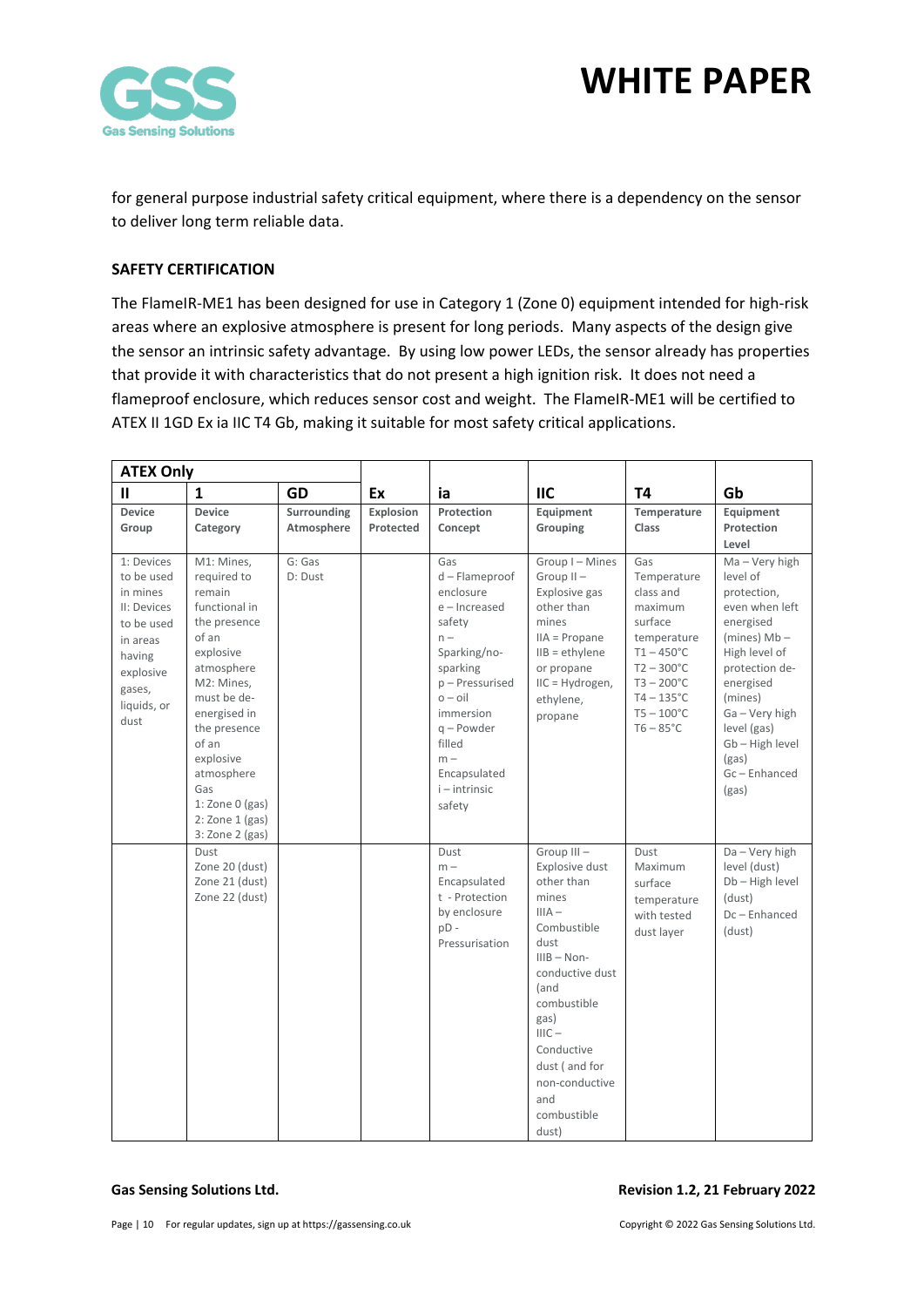



#### <span id="page-10-0"></span>**CONCLUSION**

GSS has developed its new methane sensor to provide a practical, easy to use solution to the problem of detecting methane gas at concentrations of up to 5%, with an accuracy sufficient to support Industry requirements such as IEC 60079-29-1, yet capable of being used in battery powered wearable devices or where the sensor needs to be capable of supporting long term unattended wirelessly connected operation.

The FlameIR-ME1 methane sensor will be sampling to customers in Q2 2022, with commercial production release in Q3 2022. For more information, please contact your local GSS sales representative. Contact details can be found on our web site, [www.gassensing.co.uk/contact.](http://www.gassensing.co.uk/contact)